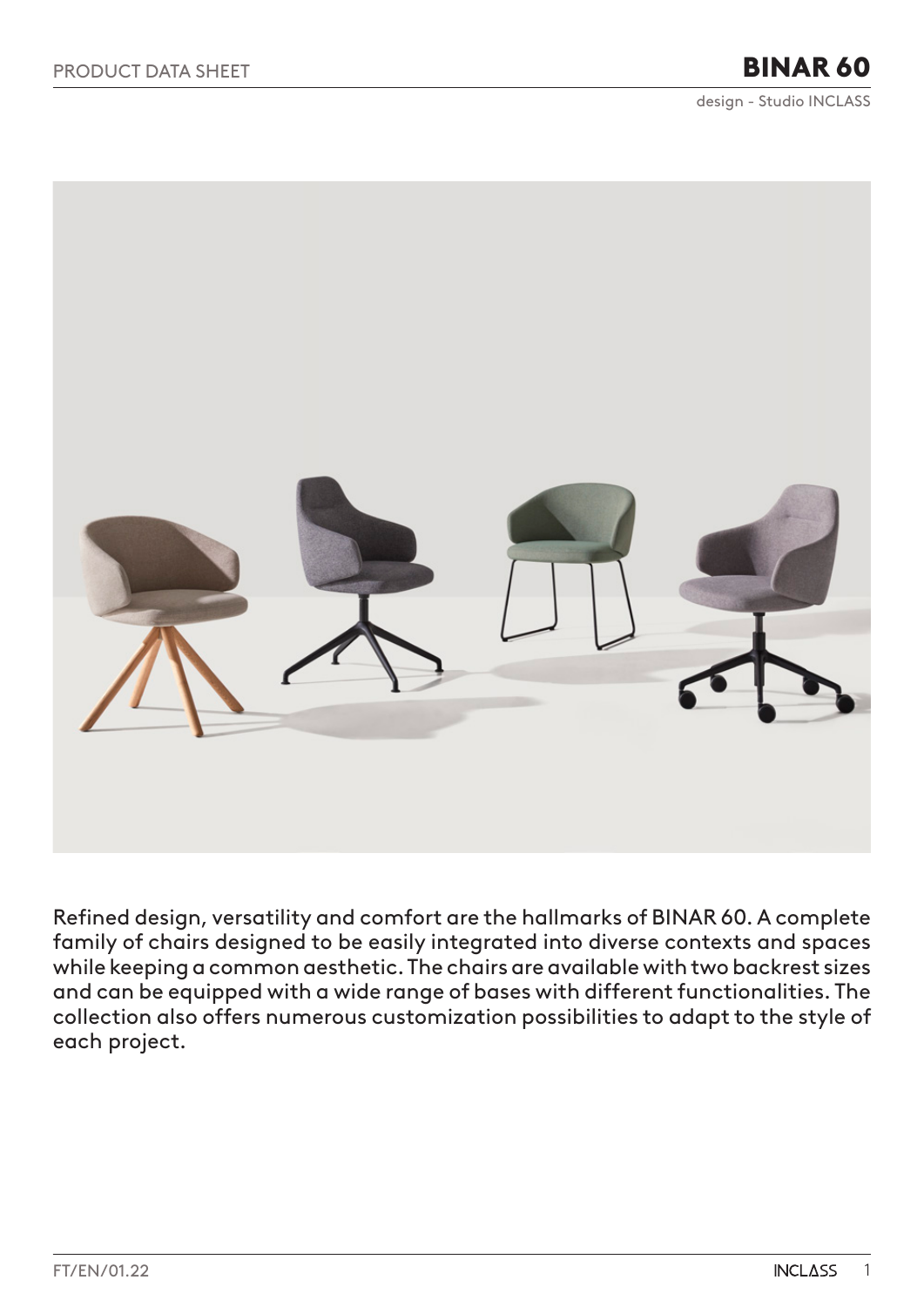### **ECOLOGY**

### ISO 14001 certificate **+info**

INCLASS production processes are certified according to environmental ISO 14001 quality standards and are carried out through the reduction of waste and energy consumption in order to minimise any impact on the environment.

### QUALITY STANDARDS

# ISO 9001 certificate  $\pm$ info

The quality management system of INCLASS is certified in accordance with ISO 9001 in all the design, manufacturing and sales procedures of its products.

UNE-EN 16139:2013vc2015

ANSI/BIFMA X5.4:2020

*INCLASS products have been extensively tested to exceed industry testing standards at AIDIMME. AIDIMME is member of the European network INNOVAWOOD and its testing laboratories are accredited by ENAC.*

### WARRANTY 5 YEARS

Warranty conditions **+info** 

### FINISHES

### Finishes book [+info](https://inclass.es/wp-content/files_mf/1641567883BINAR60_FinishesBook.pdf)

**Upholstery:** All fabrics and leathers indicated in the finishes book.



### **Aluminum bases**



### **Oak bases**

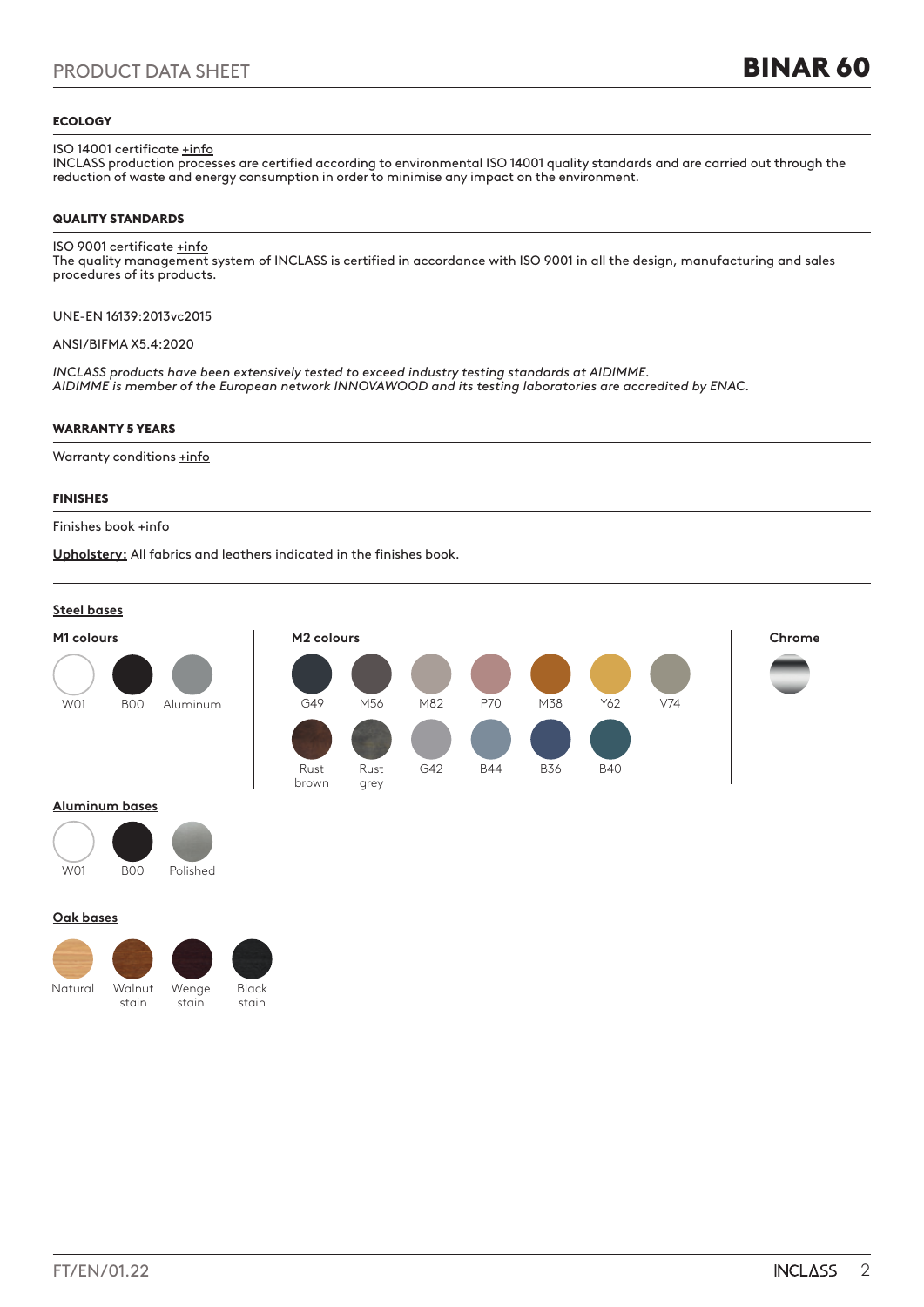# PRODUCT DATA SHEET

### Armchair with low back and sled frame Code: BIN0035

BINAR 60



Upholstered armchair with low backrest and round steel rod sled frame.

**Frame finishes:** in chrome or micro-textured powder coated in colours M1 and M2 from the metallic swatch card.

**Upholstery:** in all the fabrics and leathers indicated in the finishes book.

**Glides:** plastic glides as standard. Plastic glides with felt are available with an upcharge.



### Armchair with low back and 4 leg frame Code: BIN0045



Upholstered armchair with low backrest and round steel tube 4 leg frame. **Frame finishes:** in chrome or micro-textured powder coated in colours M1 and M2 from the metallic swatch card.

**Upholstery:** in all the fabrics and leathers indicated in the finishes book.

**Glides:** plastic glides as standard. Plastic glides with felt are available with an upcharge.



### Armchair with low back and wooden 4 leg frame Theorem Code: BIN0050MA



Upholstered armchair with low backrest and 4 leg frame in solid oak, reinforced with an inner steel structure.

**Leg finishes:** in any of the oak finishes from the wood swatch card.

**Upholstery:** in all the fabrics and leathers indicated in the finishes book.

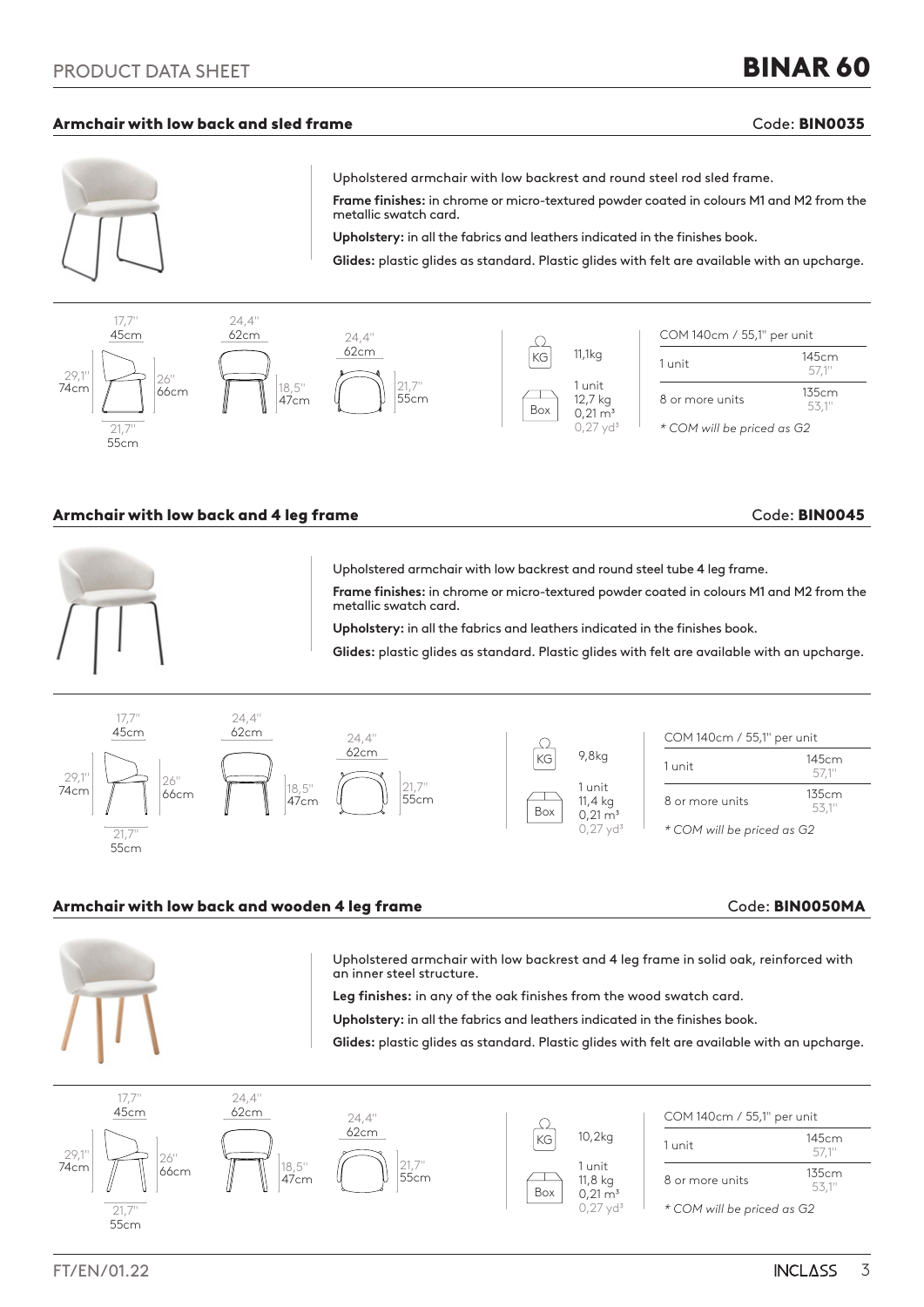# PRODUCT DATA SHEET

### Armchair with medium back and sled frame Code: BIN0135

BINAR 60



Upholstered armchair with medium backrest and round steel rod sled frame.

**Frame finishes:** in chrome or micro-textured powder coated in colours M1 and M2 from the metallic swatch card.

**Upholstery:** in all the fabrics and leathers indicated in the finishes book.

**Glides:** plastic glides as standard. Plastic glides with felt are available with an upcharge.



### Armchair with medium back and 4 leg frame Code: BIN0145



Upholstered armchair with medium backrest and round steel tube 4 leg frame. **Frame finishes:** in chrome or micro-textured powder coated in colours M1 and M2 from the metallic swatch card.

**Upholstery:** in all the fabrics and leathers indicated in the finishes book.

**Glides:** plastic glides as standard. Plastic glides with felt are available with an upcharge.



### Armchair with medium back and wooden 4 leg frame Theorem Code: BIN0150MA



Upholstered armchair with medium backrest and 4 leg frame in solid oak, reinforced with an inner steel structure.

**Leg finishes:** in any of the oak finishes from the wood swatch card.

**Upholstery:** in all the fabrics and leathers indicated in the finishes book.

**Glides:** plastic glides as standard. Plastic glides with felt are available with an upcharge.



# FT/EN/01.22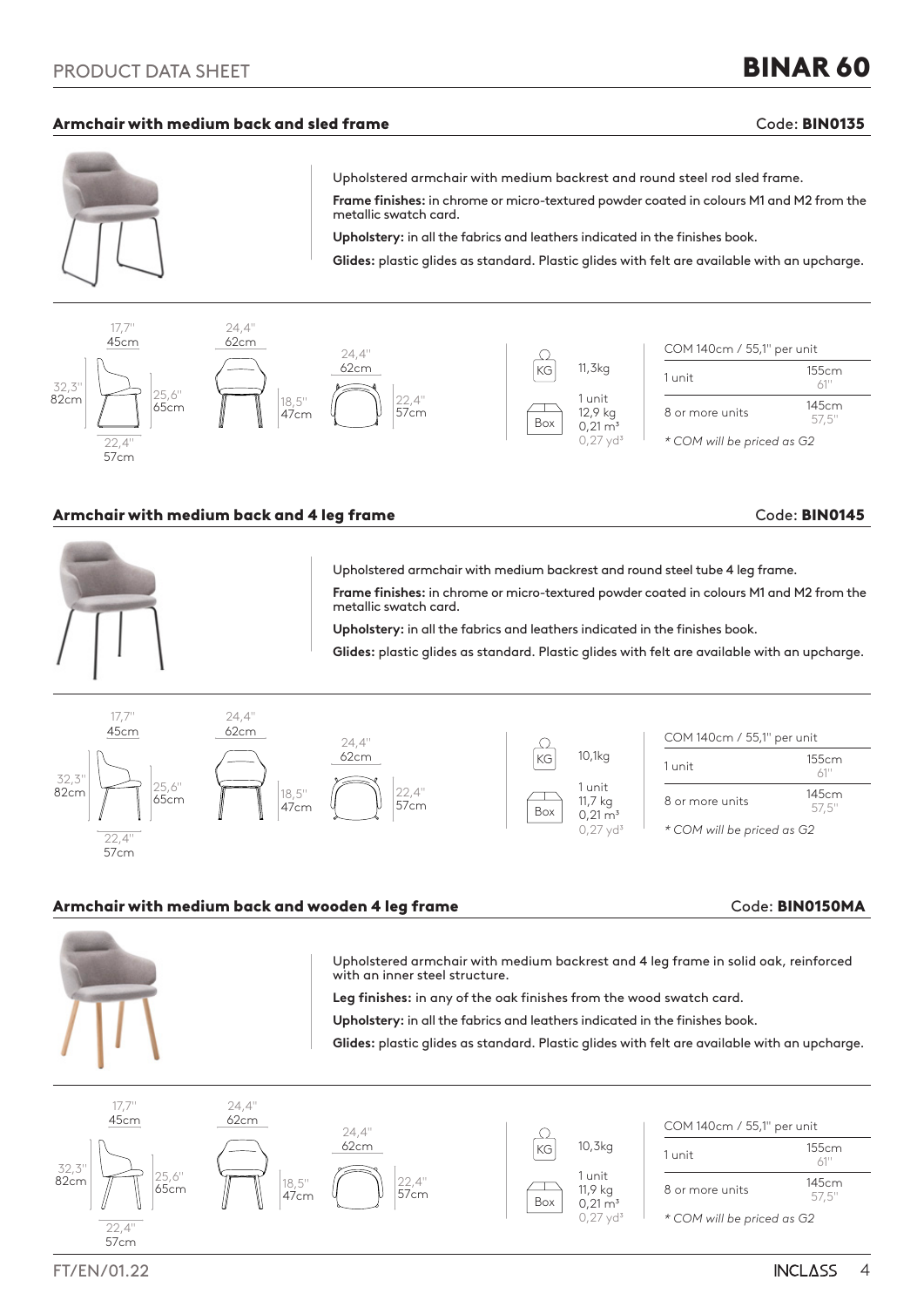### Armchair with low back and 4 spoke wooden swivel base and contact the Code: BIN0030MA

BINAR 60



Upholstered armchair with low backrest and 4 spoke swivel oak base. The seat height is not adjustable.

**Leg finishes:** in any of the oak finishes from the wood swatch card.

**Upholstery:** in all the fabrics and leathers indicated in the finishes book.

**Glides:** plastic glides as standard. Plastic glides with felt are available with an upcharge.



### Armchair with low back and 4 spoke steel swivel base Code: BIN0025 and Code: BIN0025



Upholstered armchair with low backrest and 4 spoke swivel base in round steel tube. The seat height is not adjustable.

**Base finishes:** micro-textured powder coated in colours M1 and M2 from the metallic swatch card.

**Upholstery:** in all the fabrics and leathers indicated in the finishes book.

**Glides:** plastic glides as standard. Plastic glides with felt or other materials for specific floors are available with an upcharge.



### Armchair with low back and 4 spoke aluminum swivel base **Code: BIN0020** Code: BIN0020



Upholstered armchair with low backrest and 4 spoke swivel aluminum base. The seat height is not adjustable.

**Base finishes:** polished or micro-textured powder coated in black or white.

**Upholstery:** in all the fabrics and leathers indicated in the finishes book.

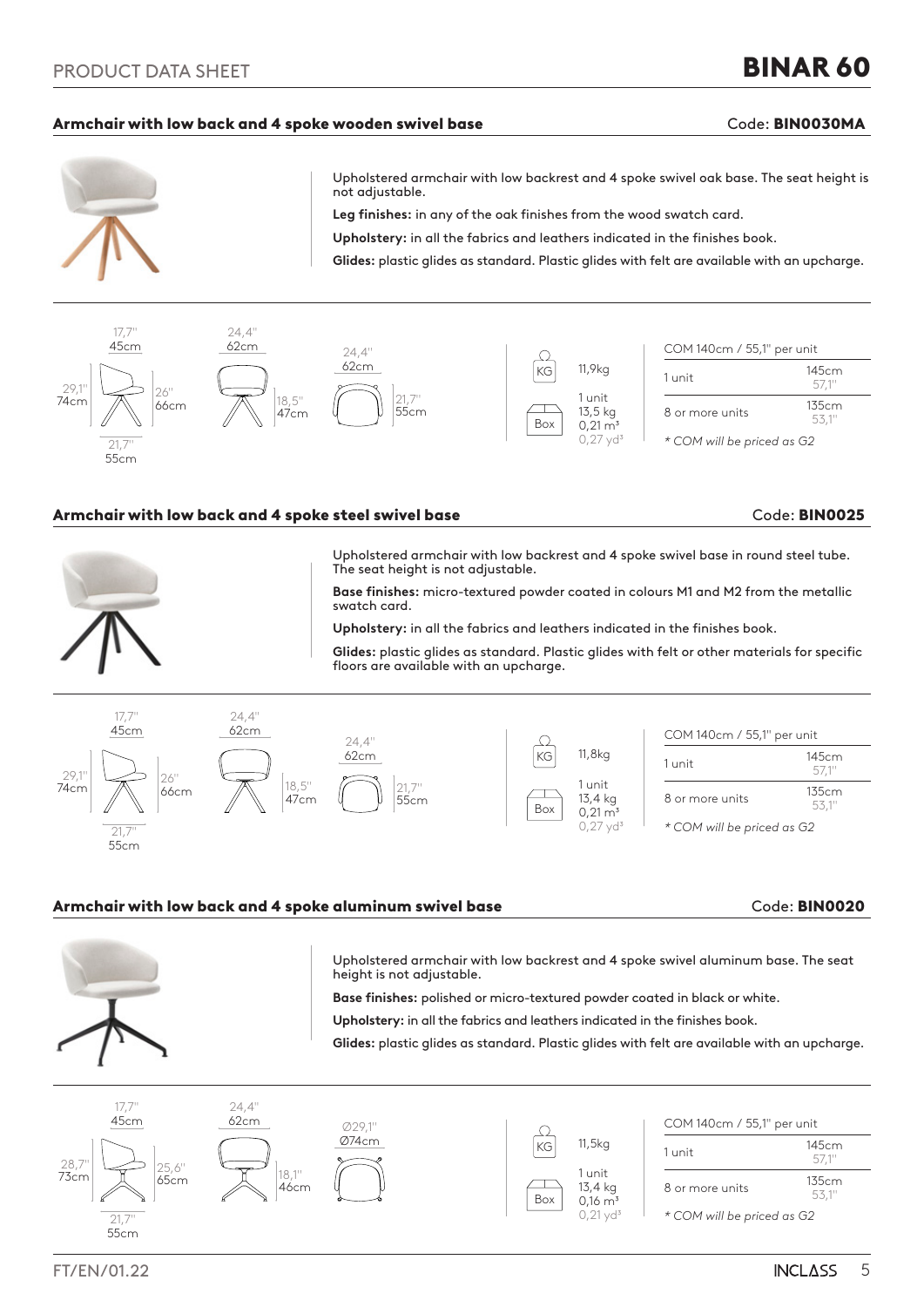# BINAR 60

### Armchair with medium back and 4 spoke wooden swivel base **Constanting Code: BIN0130MA**



Upholstered armchair with medium backrest and 4 spoke swivel oak base. The seat height is not adjustable.

**Leg finishes:** in any of the oak finishes from the wood swatch card.

**Upholstery:** in all the fabrics and leathers indicated in the finishes book.

**Glides:** plastic glides as standard. Plastic glides with felt are available with an upcharge.



### Armchair with medium back and 4 spoke steel swivel base and contact the Code: BIN0125



Upholstered armchair with medium backrest and 4 spoke swivel base in round steel tube. The seat height is not adjustable.

**Upholstery:** in all the fabrics and leathers indicated in the finishes book.

**Base finishes:** micro-textured powder coated in colours M1 and M2 from the metallic swatch card.

**Glides:** plastic glides as standard. Plastic glides with felt or other materials for specific floors are available with an upcharge.



### Armchair with medium back and 4 spoke aluminum swivel base **Code: BIN0120** Code: BIN0120



Upholstered armchair with medium backrest and 4 spoke swivel aluminum base. The seat height is not adjustable.

**Base finishes:** polished or micro-textured powder coated in black or white.

**Upholstery:** in all the fabrics and leathers indicated in the finishes book.

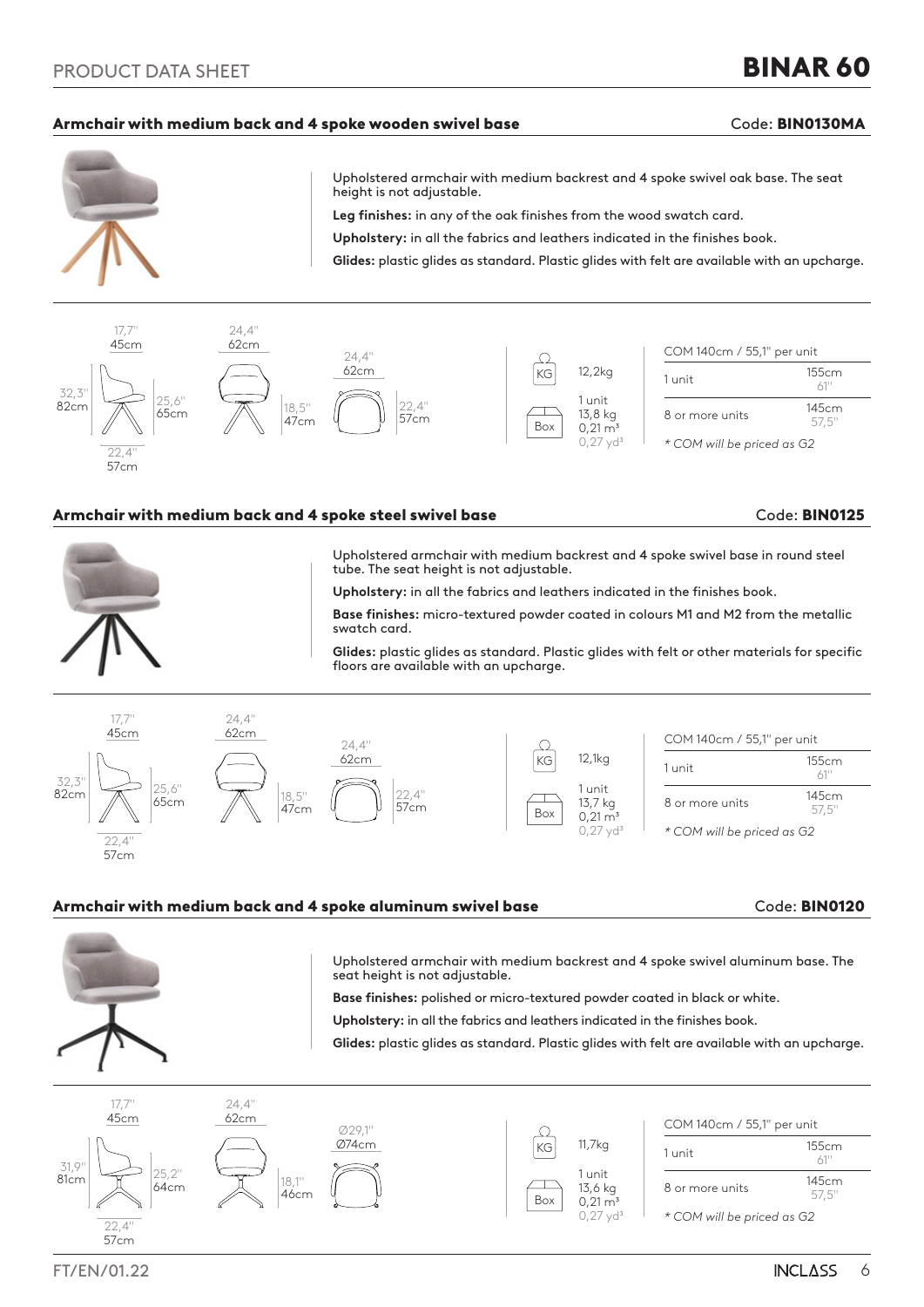# Armchair with low back (5 spoke aluminum swivel base on casters + gas lift) Code: BIN0010



Upholstered armchair with low backrest and 5 spoke cast aluminum alloy swivel base with gas lift column and Ø65mm twin wheel casters with soft tread. The seat height is adjustable with gas lift column.

**Base finishes:** polished or micro-textured powder coated paint in black or white.

**Upholstery:** in all the fabrics and leathers indicated in the finishes book.

**Casters:** Ø65mm twin wheel casters with soft tread as standard. Casters with hard tread are available.



### Armchair with low back (5 spoke aluminum swivel base on casters + gas lift + tilt mechanism) Code: BIN0015

Upholstered armchair with low backrest and 5 spoke cast aluminum alloy swivel base with gas lift column, tilt mechanism and Ø65mm twin wheel casters with soft tread. The seat height is adjustable with gas lift column.

**Tilt movement:** 12º inclination mechanism with tilt lock in working position and safety release. Adjustable seat height.

**Base finishes:** polished or micro-textured powder coated in black or white.

**Upholstery:** in all the fabrics and leathers indicated in the finishes book.

**Casters:** Ø65mm twin wheel casters with soft tread as standard. Casters with hard tread are available.



### Armchair with low back and cantilever base Code: BIN0040 (Code: BIN0040)



Upholstered armchair with low backrest and round steel tube cantilever base.

**Base finishes:** in chrome or micro-textured powder coated in colours M1 and M2 from the metallic swatch card.

**Upholstery:** in all the fabrics and leathers indicated in the finishes book.

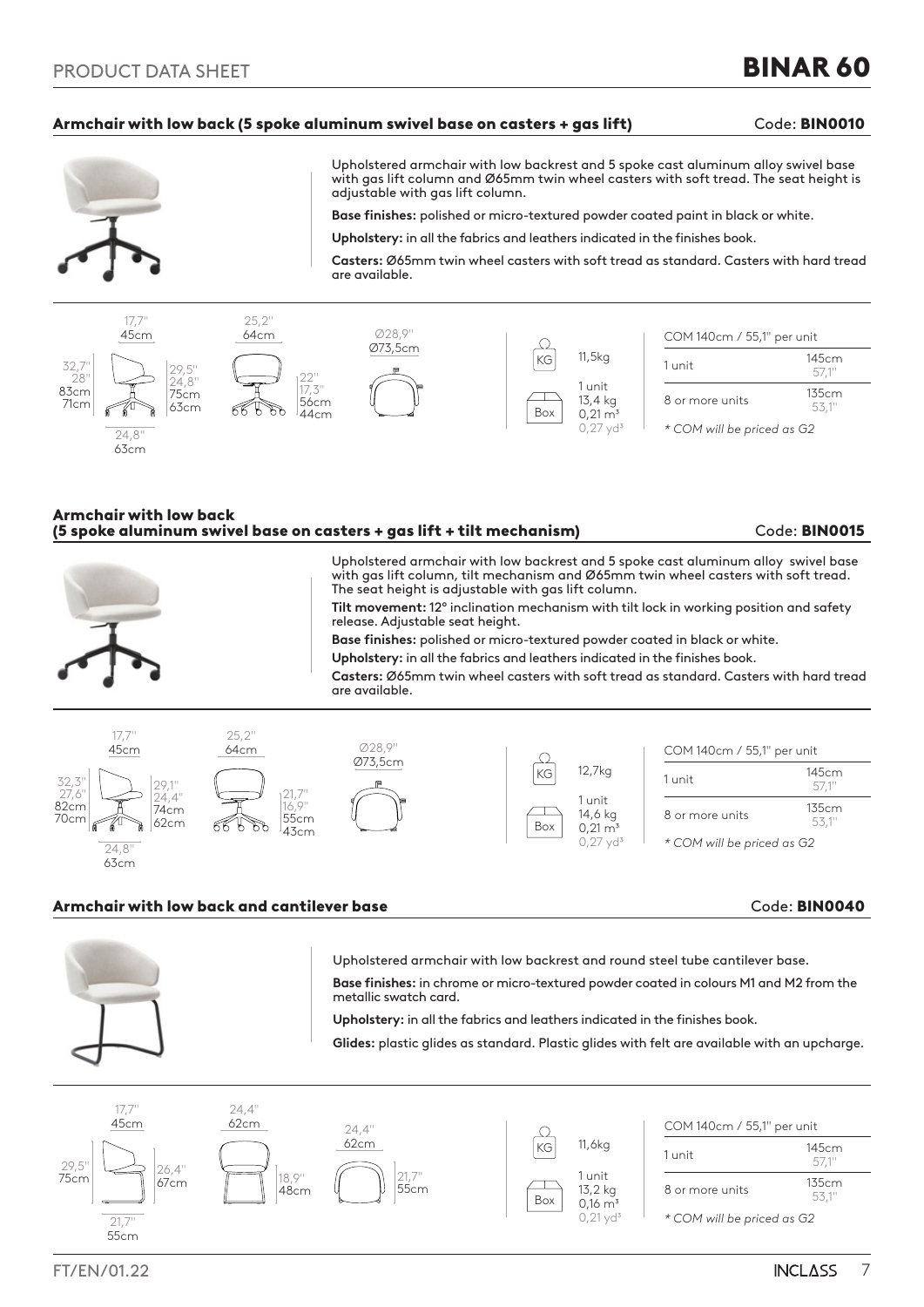### Armchair with medium back (5 spoke aluminum swivel base on casters + gas lift) Code: BIN0110



Upholstered armchair with medium backrest and 5 spoke cast aluminum alloy swivel base with gas lift column and Ø65mm twin wheel casters with soft tread. The seat height is adjustable with gas lift column.

**Base finishes:** polished or micro-textured powder coated in black or white.

**Upholstery:** in all the fabrics and leathers indicated in the finishes book.

**Casters:** Ø65mm twin wheel casters with soft tread as standard. Casters with hard tread are available.



### Armchair with medium back (5 spoke aluminum swivel base on casters + gas lift + tilt mechanism) Code: BIN0115



Upholstered armchair with medium backrest and 5 spoke cast aluminum alloy swivel base with gas lift column, tilt mechanism and Ø65mm twin wheel casters with soft tread. The seat height is adjustable with gas lift column. **Tilt movement:** 12º inclination mechanism with tilt lock in working position and safety

release. Adjustable seat height.

**Base finishes:** polished or micro-textured powder coated in black or white.

**Upholstery:** in all the fabrics and leathers indicated in the finishes book.

**Casters:** Ø65mm twin wheel casters with soft tread as standard. Casters with hard tread are available.



### Armchair with medium back and cantilever base Code: BIN0140



Upholstered armchair with medium backrest and round steel tube cantilever frame.

**Base finishes:** in chrome or micro-textured powder coated in colours M1 and M2 from the metallic swatch card.

**Upholstery:** in all the fabrics and leathers indicated in the finishes book.

**Glides:** plastic glides as standard. Plastic glides with felt are available with an upcharge.



FT/EN/01.22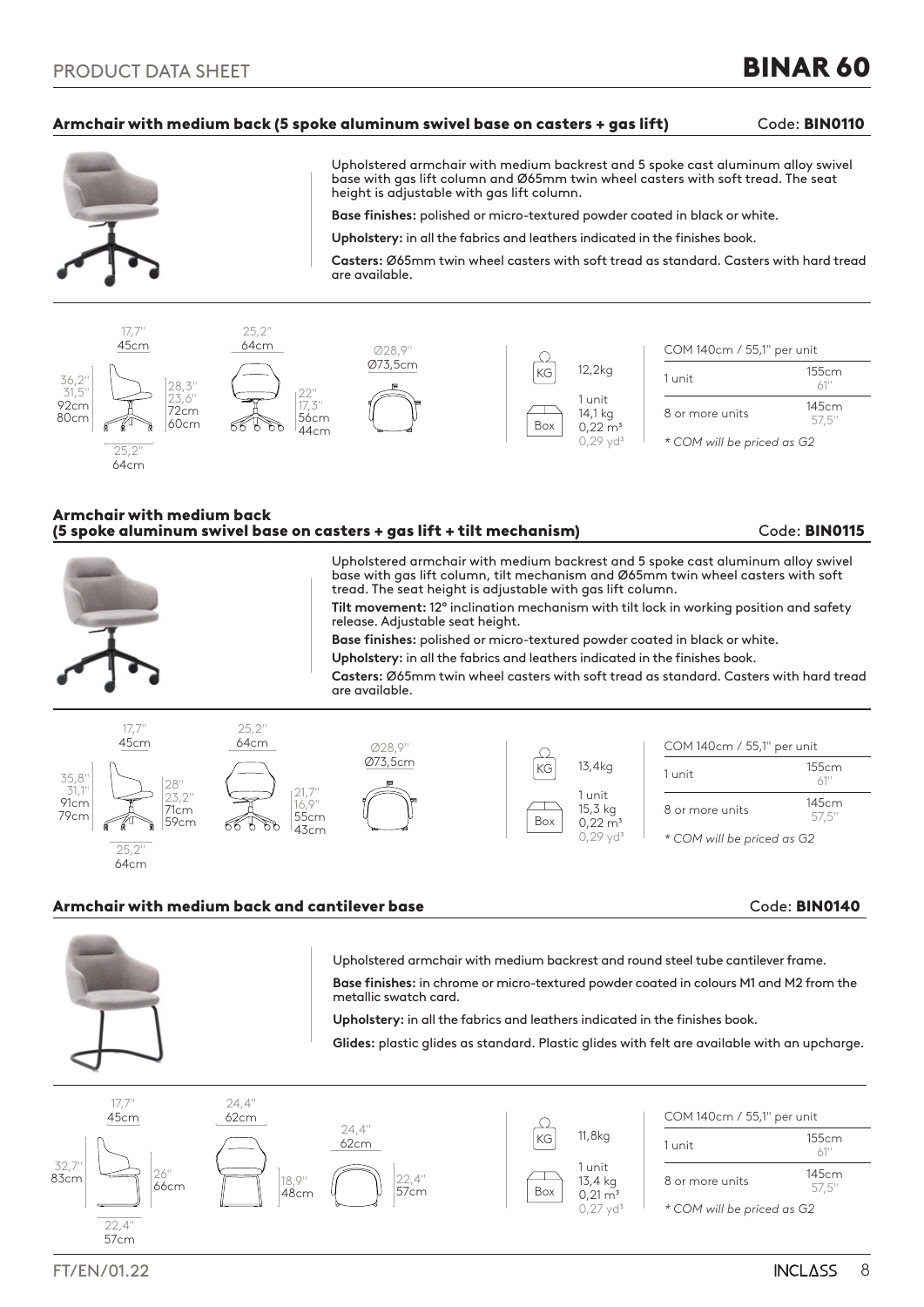# OPTIONAL ITEMS & ACCESSORIES

| Code      | Description                                                | € |
|-----------|------------------------------------------------------------|---|
| BIN0510TA | Soft fiber upholstery for low back armchairs (upcharge)    |   |
| BIN0520TA | Soft fiber upholstery for medium back armchairs (upcharge) |   |